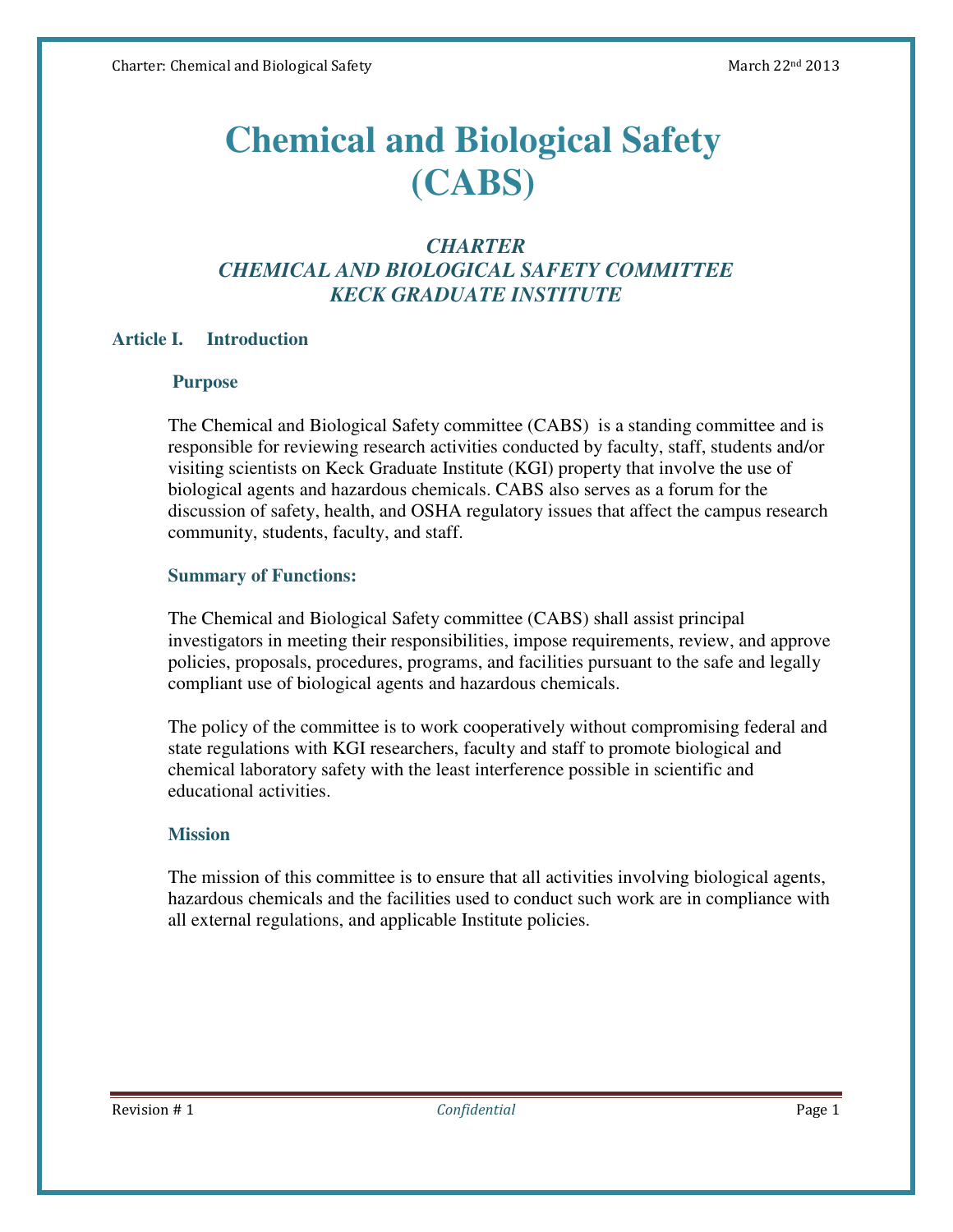#### **Article II. Functions**

#### The CABS committee:

- 1. The Committee Chair reports to the President and Vice President for Academic Affairs and Dean of Faculty.
- 2. The Chemical and Biological Safety committee Chair, if necessary may provide direct technical advice to the Senior Cabinet regarding committee recommendations in strategies for dealing with unsafe conditions.
- 3. CABS reviews reports of incidents and near misses, exposure of campus personnel to hazardous chemicals or microorganisms, unsafe housekeeping, as well as reports of chemical or biological contamination of facilities.
- 4. CABS, serves as a forum for the discussion of safety, health and legislative issues that affect the campus community. (OSHA, FDA, DEA and ATF)
- 5. CABS will serve as a forum for discussion of safety and health training programs for students, faculty and staff, and arrange for that training as needed.
- 6. The committee reviews and approves protocols for research projects involving toxins, known carcinogens and other hazardous chemicals.
- 7. The committee reviews and approves protocols for research projects involving human pathogens according to the NIH/CDC publication BioSafety in Microbiological and Biomedical Laboratories.
- 8. CABS, communicates as needed with KGI's Illness and Injury Safety Committee (IISC).
	- a. IISC has its own charter, and informs the CABS committee of all changes to the charter and vice versa.
	- b. IISC and CABS maintains an open communication policy between the two groups and will report to each other its operations and findings during regular quarterly meetings.

## **Article III. Membership**

- 1. Voting Members: Up to three (3) persons who represent the interests of the surrounding faculty community, and three (3) persons representing the KGI community as a whole. Total membership will then be from 3 to 6 voting members.
- 2. *Ex-Officio* Members: The primary role of an *ex officio* member of the Chemical and Biological Safety committee is to be a source of communication between the committee and the research faculty he or she represents. In addition, the *ex officio* member may be able to contribute information or expertise to the committee. However, if the committee is properly to serve its function in university governance, the primary role in formulating policy or